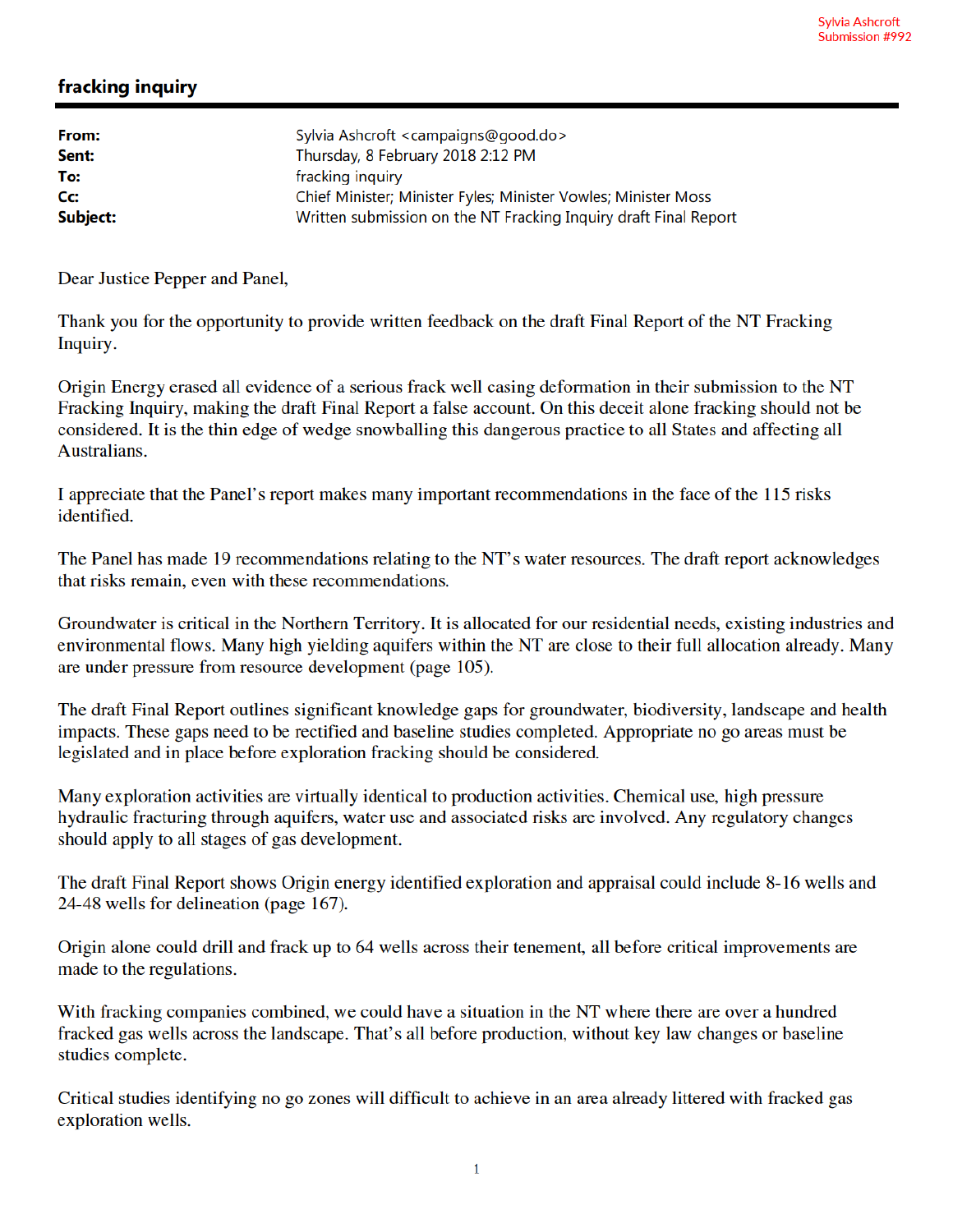I support the swath of new regulations and legislation required to try and protect landholders and water. However, that work needs to happen before the oil and gas industry is permitted to start fracking in the Northern Territory again.

The below critical recommendations must be improved and work completed BEFORE EXPLORATION fracking takes place.

Recommendation 5.1 (Enforceable code of practice for abandonment of onshore gas wells)

Recommendation 5.6 (Wastewater management framework)

Recommendation 7.1 (Water Act amended for shale extraction licence and payment for water)

Recommendation 7.4 (Strategic regional environmental and baseline assessment (SREBA), including a regional groundwater model, be developed and undertaken)

Recommendation 8.4 (Fire management plan and 10 year baseline assessment)

Recommendation 9.2 (Code of practice be developed and implemented for monitoring, detection and reporting of methane emissions)

Recommendation 10.1 (Human Health Risk Assessment prepared and approved)

Recommendation 12.11 (Social impact management plan) This recommendation should also be extended to allow for the legal right to say 'no' to fracking.

Recommendation 14.1 (Design and implement a full cost recovery system for fracking regulation)

Recommendation 14.16 (Legislation to regulate seismic surveys, drilling, hydraulic fracturing, and well abandonment)

Recommendation 14.18 (Fit and proper person test)

Recommendation 15.1 (Strategic regional environmental and baseline assessment (SREBA) undertaken and no go zones implemented)

In the NT there is a saying, "Once you frack you can't go back." Exploration fracking is no different. The studies, legal improvements and no-go zones suggested by the panel are critical. They must be actioned before any further fracking exploration.

Let's not wait until the production phase to put in place critical new regulations and laws. We must avoid delays to the protection of the Northern Territory's water, landscapes and people.

Thank you for considering my feedback on this critical matter for the future of the Northern Territory.

Yours sincerely, Sylvia Ashcroft Stony Creek, Victoria, 3957, Australia

This email was sent by Sylvia Ashcroft via Do Gooder, a website that allows<br>people to contact you regarding issues they consider important. In accordance with web protocol FC 3834 we have set the FROM field of this email to our generic no-reply address at campaigns@good.do, however Sylvia provided an email address ( ) which we included in the REPLY-TO field.